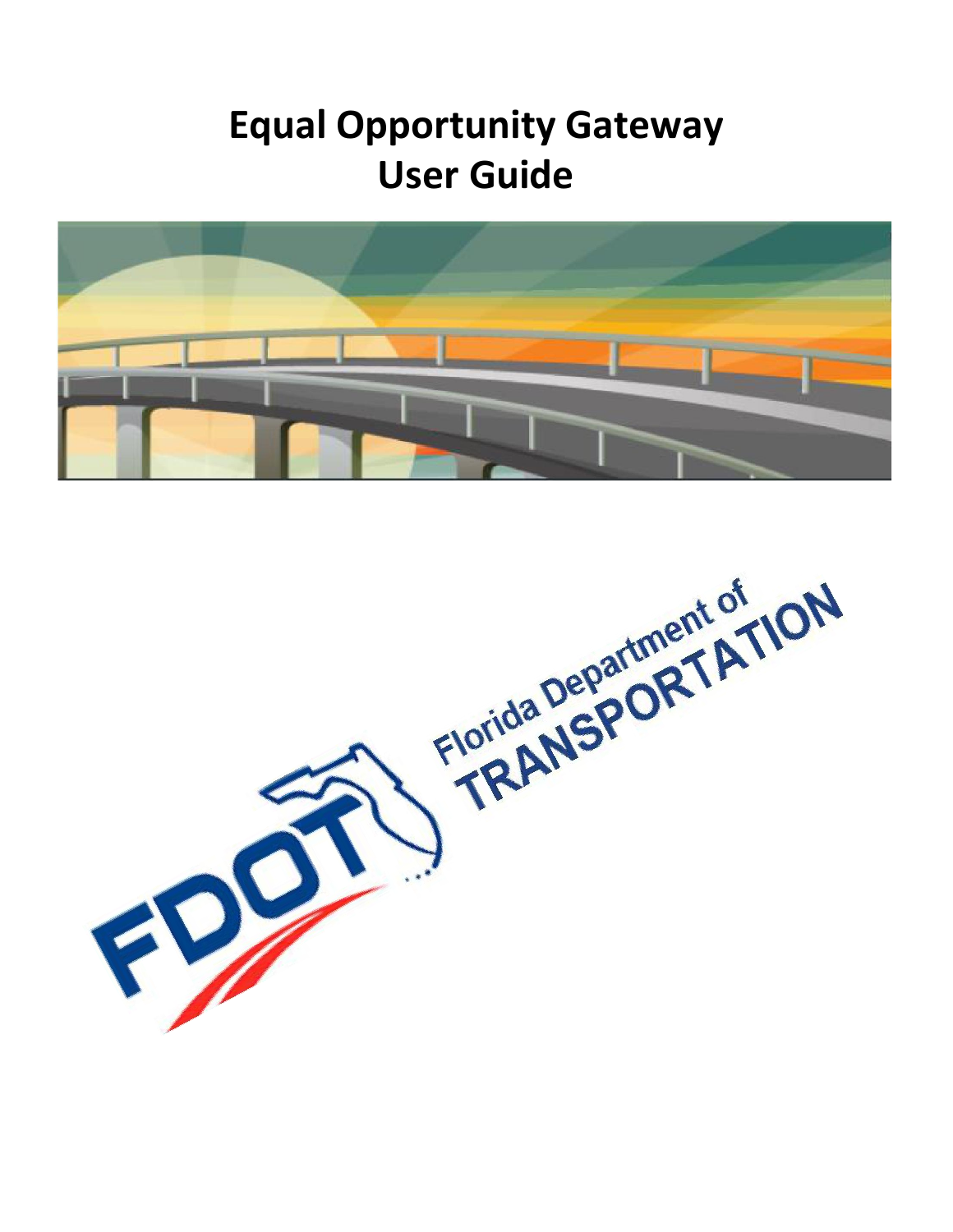## Create an Internet Subscriber Account

- ➢ **Note if you have already created an Internet Subscriber Account (ISA) with the Department, you will be adding EOG access to your current profile by clicking on the radio button that reads "Assign Role" and select Equal Opportunity Gateway.**
- $\triangleright$  The first time you access the system you will be required to create an Internet Subscriber Account (ISA) [https://isa.fdot.gov](https://isa.fdot.gov/) that will allow you to access the system. Click "create an account" and follow the instructions on the page.

#### Welcome to the FDOT - Internet Subscriber Account's home page.

Internet Subscriber Accounts (ISA's) are used to access many of FDOT's external web applications. Anyone who is not an FDOT Employee or Staff Consultant is eligible to create and use an account if they need to access one or more applications that accept an ISA.



You only need one ISA to access multiple applications.

- ➢ Click "Email- Internet Subscriber."
- ➢ You will receive an activation email. After you activate your account, enter your email address and password then select login.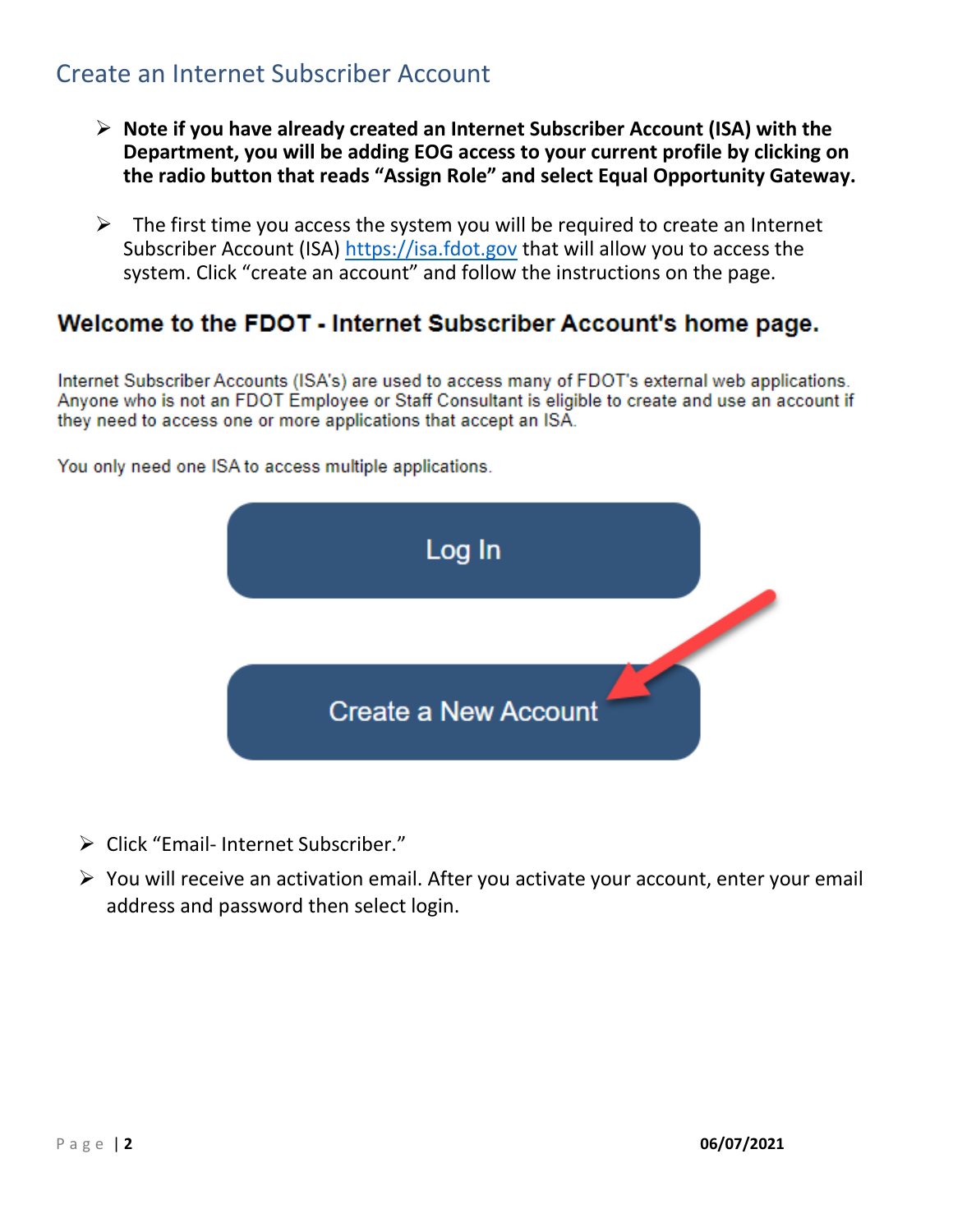| Login for Email - Internet Subscriber       |                                                                                                           | $\circ$ |
|---------------------------------------------|-----------------------------------------------------------------------------------------------------------|---------|
|                                             | 0<br>Email Address *<br>Email Address<br>Password *<br>Login<br>Change Password<br><b>Forgot Password</b> |         |
| * indicates required entry.                 |                                                                                                           |         |
| Don't have an account?<br>Create an account | Need to update your account?<br>Update my account                                                         |         |

➢ Next choose option "I am a Vendor and I want to apply for DBE status."

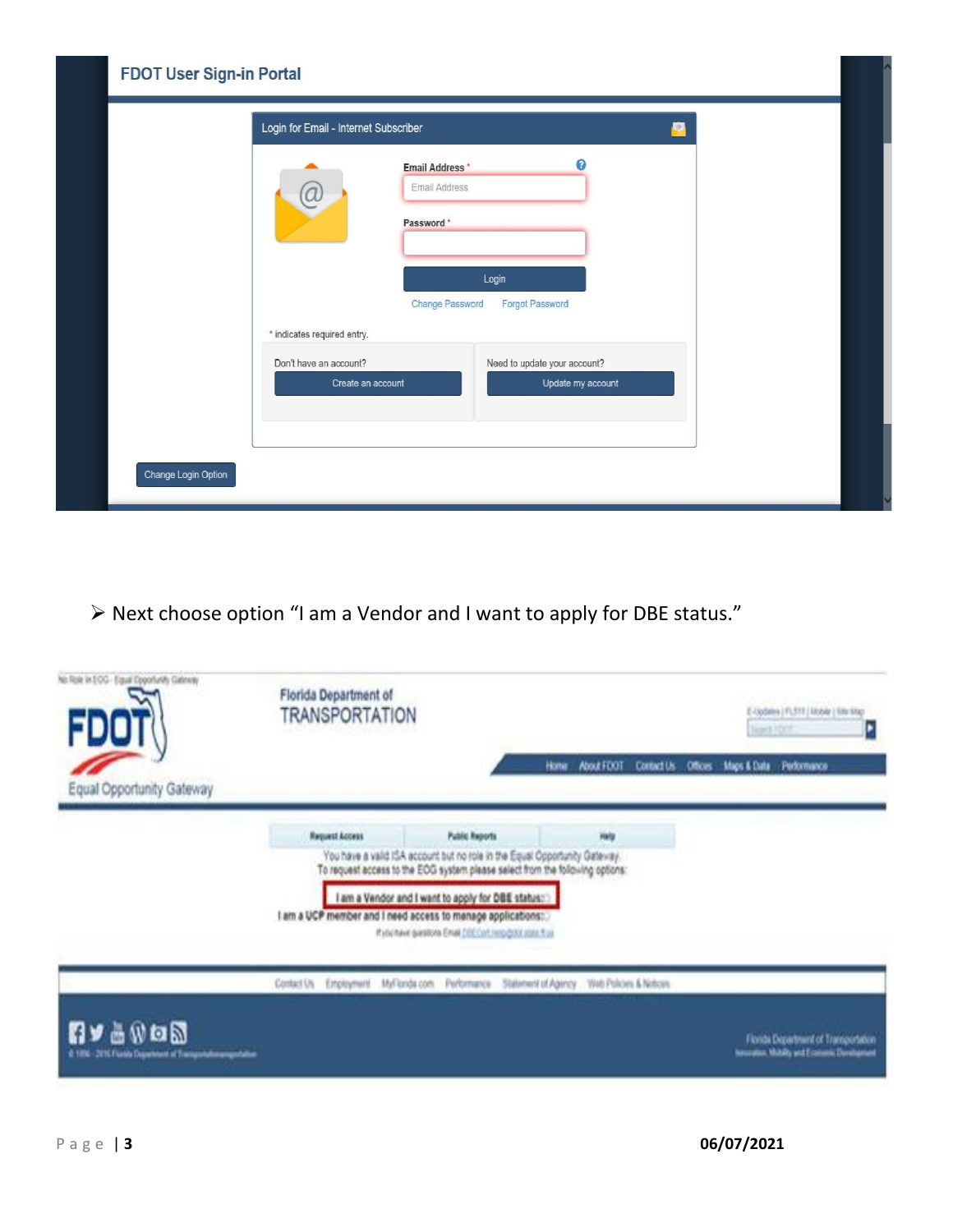$\triangleright$  Complete the access request form and submit it. Provide the following information in your access request.

**Username**: Your first and last name.

**Company Name**: Complete name of your company

**FedID**: Employer Identification number

**Contact Phone**: Your phone number

**Contact Email**: Your email (the email used to create your ISA account)

After you submit the access request, an email from your ISA account will be sent to Equal Opportunity DBE certification staff to complete your access request. If you do not receive an email regarding the EOG access, please email [dbecert.help@dot.state.fl.us](mailto:dbecert.help@dot.state.fl.us) or you can contact the DBE certification staff at (850) 414-4747 for assistance. **Access requests can only be completed during business hours Monday-Friday 8-5 PM EST.** 

➢ Once the Equal Opportunity Office staff member approves your access, close all web browsers, and return to [https://eog.fdot.gov](https://eog.fdot.gov/) Login and start your DBE application.

### Complete the DBE Application

➢ The online DBE application is a fillable form. Once you complete a tab, save your work, and select the next tab. Scroll down to view the entire form for each tab.

The DBE application will not allow you to move on if a required field is left blank. You will receive notification of incomplete fields.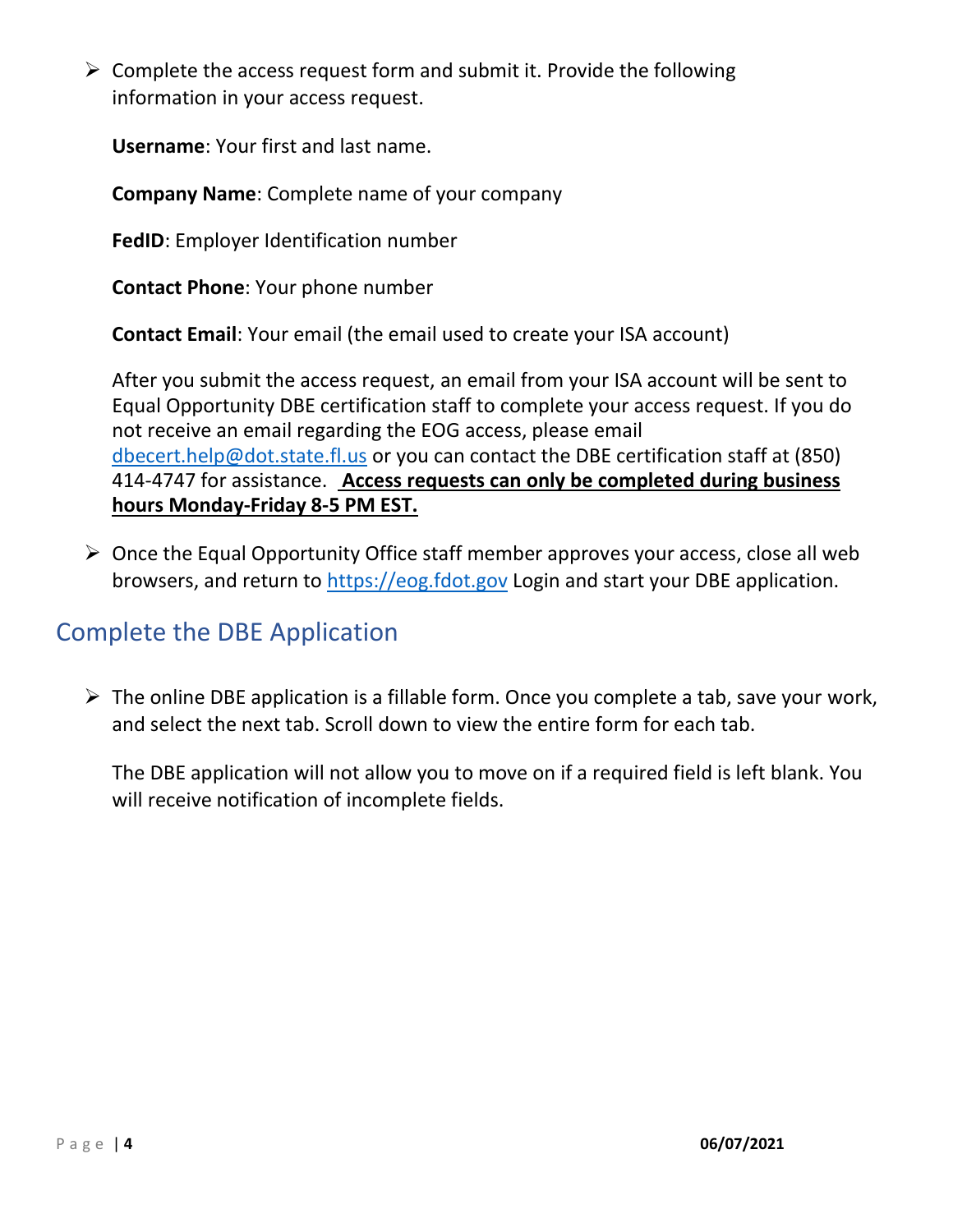| <b>DBE</b> Application<br>For assistance please email:<br>DBECert.Help@dot.state.fl.us<br>Download PDF Copy<br>DBC Instructions<br><b>Business Name</b><br>Cortification Status<br>Fed Id<br>DBE Status<br>Agency Assigned<br><b>EXAMPLE LLC</b><br>053265984<br><b>IN FROGRESS</b><br>FOOT<br><b>OBE</b><br>M.<br><b>COM</b><br>٠<br><b>Majority Owner</b><br>Financial Info<br><b>General Info</b><br>Documents<br>Control<br>Certification Info<br><b>Save Edits</b><br><b>Submit For Review</b><br><b>Return to Cert</b><br>Section 1: Certification Information - A. Basic Contact Information<br>1.A.1 Contact Person and Title<br>v. First Name<br>Middle Name<br>Last Name<br>Salutation<br>$-$ Title<br>1.A.2 Legal Name of Firm:<br><b>EXAMPLE LLC</b><br>1.A.3 Phone F.<br>1.A.4 Other Phone #:<br><b>1.A.S Fax #:</b> |  |  |  |                 |
|-----------------------------------------------------------------------------------------------------------------------------------------------------------------------------------------------------------------------------------------------------------------------------------------------------------------------------------------------------------------------------------------------------------------------------------------------------------------------------------------------------------------------------------------------------------------------------------------------------------------------------------------------------------------------------------------------------------------------------------------------------------------------------------------------------------------------------------|--|--|--|-----------------|
|                                                                                                                                                                                                                                                                                                                                                                                                                                                                                                                                                                                                                                                                                                                                                                                                                                   |  |  |  |                 |
|                                                                                                                                                                                                                                                                                                                                                                                                                                                                                                                                                                                                                                                                                                                                                                                                                                   |  |  |  |                 |
|                                                                                                                                                                                                                                                                                                                                                                                                                                                                                                                                                                                                                                                                                                                                                                                                                                   |  |  |  |                 |
|                                                                                                                                                                                                                                                                                                                                                                                                                                                                                                                                                                                                                                                                                                                                                                                                                                   |  |  |  | A<br>c          |
|                                                                                                                                                                                                                                                                                                                                                                                                                                                                                                                                                                                                                                                                                                                                                                                                                                   |  |  |  | 1 - 1 of 1 nems |
|                                                                                                                                                                                                                                                                                                                                                                                                                                                                                                                                                                                                                                                                                                                                                                                                                                   |  |  |  |                 |
|                                                                                                                                                                                                                                                                                                                                                                                                                                                                                                                                                                                                                                                                                                                                                                                                                                   |  |  |  |                 |
|                                                                                                                                                                                                                                                                                                                                                                                                                                                                                                                                                                                                                                                                                                                                                                                                                                   |  |  |  |                 |
|                                                                                                                                                                                                                                                                                                                                                                                                                                                                                                                                                                                                                                                                                                                                                                                                                                   |  |  |  |                 |
|                                                                                                                                                                                                                                                                                                                                                                                                                                                                                                                                                                                                                                                                                                                                                                                                                                   |  |  |  |                 |
|                                                                                                                                                                                                                                                                                                                                                                                                                                                                                                                                                                                                                                                                                                                                                                                                                                   |  |  |  |                 |
|                                                                                                                                                                                                                                                                                                                                                                                                                                                                                                                                                                                                                                                                                                                                                                                                                                   |  |  |  |                 |
|                                                                                                                                                                                                                                                                                                                                                                                                                                                                                                                                                                                                                                                                                                                                                                                                                                   |  |  |  |                 |
|                                                                                                                                                                                                                                                                                                                                                                                                                                                                                                                                                                                                                                                                                                                                                                                                                                   |  |  |  |                 |

- $\triangleright$  A copy of the USDOT instructions for the DBE application is available at the top of the page. Click "DBE Instructions" to view the PDF.
- ➢ **The DBE application requires supporting documents.** Upload the supporting documents in the "Documents" tab. Select "+Add New Document" and use the edit documents box to submit your documents.

|                                 |                           | Download POF Copy     | <b>OBE Immudians</b> |                                  |                         |
|---------------------------------|---------------------------|-----------------------|----------------------|----------------------------------|-------------------------|
| Fact 1d<br><b>Danimore Name</b> |                           |                       |                      | <b>Public Alassa</b>             | Argency Assigned        |
| 053200364                       | <b>Documents</b>          |                       |                      | ×.                               | a.<br><b>FDOT</b><br>×  |
| . .                             |                           | <b>Edit Documents</b> |                      |                                  | 1 - 1 of 1 Avenue       |
| Cartification Info              | Ge<br><b>Document</b>     |                       |                      | w                                | <b>Documents</b>        |
|                                 | Name                      |                       |                      | <b><i><u><u>TIPA</u></u></i></b> | <b>Return to Cert</b>   |
|                                 | Description               |                       |                      |                                  |                         |
|                                 | Type                      | Select Doc Type       |                      | ۰                                |                         |
| * Add Now Document              |                           |                       |                      |                                  |                         |
| Discussion Name                 | Soloci film<br>Directions |                       |                      | <b>Send</b>                      |                         |
|                                 |                           |                       |                      |                                  | ×<br><b>ZVince</b><br>w |
| . .<br><b>CALL CALL AND</b>     |                           | $-$ Update            | C Cancel             |                                  | <b>T. Lot 1 Harris</b>  |
|                                 | <b>Save Edits</b>         |                       |                      | <b>Submit For Raview</b>         | <b>Beturn to Cart</b>   |
| Certification Info              | General Info-             | <b>Majority Owner</b> | Control              | <b>Pinancial Info</b>            | <b>Documents</b>        |
|                                 |                           |                       |                      |                                  |                         |